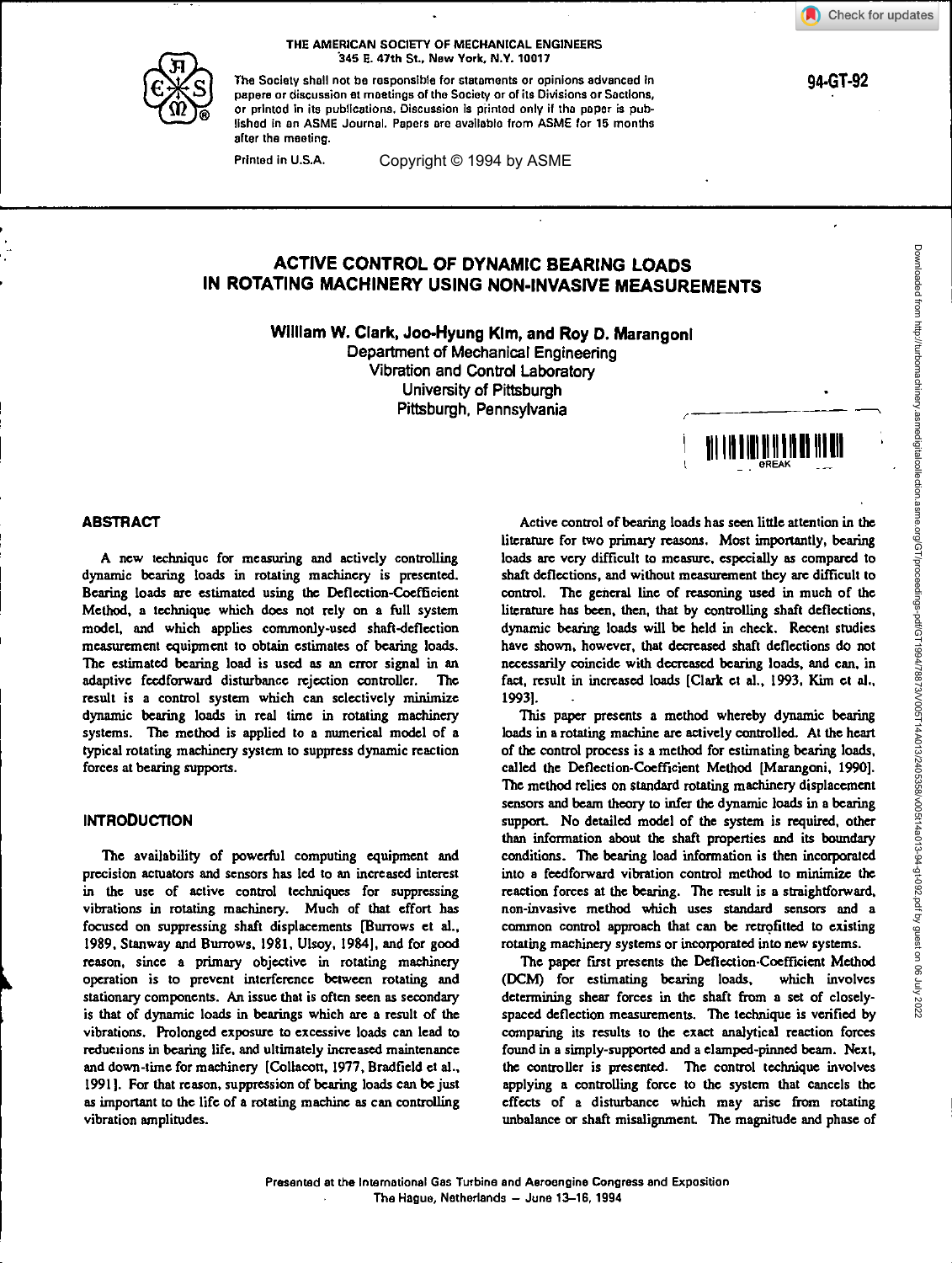Downloaded from http://turbomachinery.asmedigitalcollection.asme.org/GT/proceedings-pdf/GT1994/78873/V005T14A013/2405358/v005t14a013-94-gt-092.pdf by guest on 06 July 2022

Downbaded from http://turbomachinery.asmedigitalcollection.asme.org/GT/poceedings-pdf/GT19873/V06T144013/24053/2403/24093/24092491-992-pdf by guest on 06 July  $\bm{W}$ 

the control force is adapted (using a Least Mean Square algorithm) so that an error signal, which in this case is the bearing load signal, is minimized.

After the bearing-load measurement and the control techniques are presented, the method is applied to a model of a rotating machinery system. A rotor-coupler-motor system is modeled as a flexible beam with lumped masses which vibrates in two uncoupled planes. To simplify the analysis, the control is applied in one plane only. Simulations are carried out to show the performance of this technique in minimizing dynamic reaction forces. Bearing loads are determined using the deflection-coefficient method, and the control force is generated to minimize that signal. The results show that the bearing loads can be greatly reduced using this technique, particularly when the first system mode dominates the response.

### **DYNAMIC BEARING LOAD ESTIMATION—THE DEFLECTION-COEFFICIENT METHOD**

The basic idea presented here for determining bearing loads in a rotating machinery system is that the load in a supporting bearing is related to the shear and moment in the shaft at the location of the bearing. These can be approximated using several displacements of the shaft, measured very close to the bearing. The technique for making that approximation is described below, and the results are presented for a pinnedpinned and for a clamped-pinned beam.

If gyroscopic forces are small in a rotating machinery system, then the two planes of vibration can be uncoupled, and the vibration problem in either plane can be treated as a beam problem. From elementary flexural beam theory [Weaver et aL, 1990], the general deflection equation for a beam such as those shown in Fig. 1 is

$$
\frac{d^4 y(x)}{dx^4} - \beta^4 y(x) = 0
$$
 (1)

which has a solution of (James et al., 1990]

$$
y(x,t) = \sum_{i=1}^{\infty} \Phi_i(x) q_i(t)
$$
 (2)

or, for a steady-state hannonic forcing function,

$$
y(x,t) = \sum_{i=1}^{\infty} \Phi_i(x) Q_i \sin(\omega t + \phi_i)
$$
 (3)

The contribution of any given mode at some point in time is

$$
y(x) = C_1 \sin \beta_i x + C_2 \cos \beta_i x + C_3 \sinh \beta_i x + C_4 \cosh \beta_i x
$$
 (4)

In Eqs. 1 and 4,  $\beta$ ; is a function of the natural frequencies of the beam,





**Clamped-Finned Beam** 



$$
\beta_i = \sqrt[4]{\frac{\rho \omega_i^2}{EI}} \tag{5}
$$

where  $\rho$  is the mass per unit length of the shaft,  $E$  is its Young's modulus,  $I$  is its moment of inertia, and  $\omega_i$  is the natural frequency of the i th mode of the shaft. The coefficients  $C_i$  in Eq. 4 depend on the boundary conditions and the loading of the beam. Since the loading of a shaft in a rotating machinery system is due to the reactions at the bearings and to any disturbances applied to the shaft, the bearing loads may be inferred if the coefficients of Eq. 4 can be found. By obtaining four measurements of the shaft deflections at locations near the beam, the four coefficients of the general deflection expression can be determined for the loading conditions at any time from the following set of equations

$$
\begin{bmatrix} y_1 \\ y_2 \\ y_3 \\ y_4 \end{bmatrix} = \begin{bmatrix} \sin \beta x_1 & \cos \beta x_1 & \sinh \beta x_1 & \cosh \beta x_1 \\ \sin \beta x_2 & \cos \beta x_2 & \sinh \beta x_2 & \cosh \beta x_2 \\ \sin \beta x_3 & \cos \beta x_3 & \sinh \beta x_3 & \cosh \beta x_3 \\ \sin \beta x_4 & \cos \beta x_4 & \sinh \beta x_4 & \cosh \beta x_4 \end{bmatrix} \begin{bmatrix} C_1 \\ C_2 \\ C_3 \\ C_4 \end{bmatrix}
$$
 (6)

2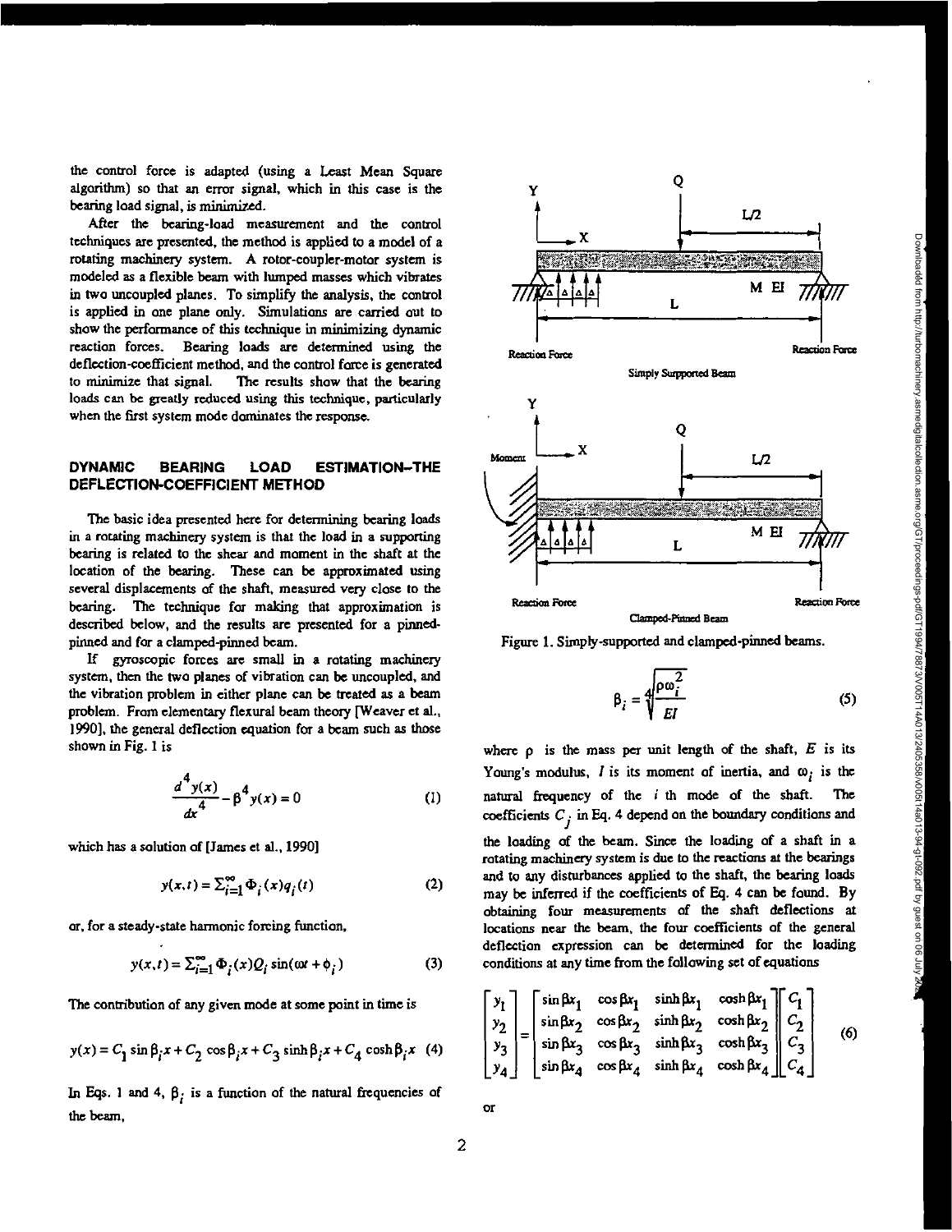$$
Y = AC \tag{7}
$$

where in the matrix A only the contribution of the fundamental vibration mode is considered, so that  $\beta = \beta_1$ . The vector of coefficients may be solved as

$$
C = A^{-1}Y
$$
 (8)

From Eq. 4 the expression for shear may be found by recalling that shear is proportional to the third derivative of deflection, **Or** 

$$
V(x) = E f y''(x) = E f \left( -C_1 \beta^3 \cos \beta x + C_2 \beta^3 \sin \beta x + C_3 \beta^3 \cosh \beta x + C_4 \beta^3 \sinh \beta x \right)
$$
\n(9)

To find the reaction force on the left end of the beam, Eq. 9 can be evaluated at  $x = 0$ , or

$$
V(x=0) = EI\beta^{3}(C_3 - C_1)
$$
 (10)

In a rotating machinery system. Eqs. 8-10 may be used to approximate, in real time, the reaction forces at supports (which are the bearing loads) for diagnostic or control purposes. The steps involved are: 1) measure deflections near the bearings, 2) use Eq. 8 to determine the coefficients of the deflection equation (note that for shear at the end of a shaft, only two coefficients need to be evaluated), and 3) from Eq. 10 determine the shear.

The above discussion presents a general approach to using the deflection-coefficient method for approximating reaction forces at bearings. A few comments are in order concerning its applicability. No assumptions have been made about boundary conditions. The boundary conditions can be thought of as loading conditions on the shaft, and as such, are incorporated into the solution of the deflection coefficients in Eq. 8. Note also that the deflection-coefficient method only provides approximate information about the bearing loads because the deflection shape is assumed to take on a first-mode fit. In general, since there are four coefficients to be evaluated in Eq. 4, four displacement measurements are necessary. Equation 10, however, shows that only two are necessary for end-bearings, so the other two could be used to provide information about higher modes, and thus provide a more accurate approximation of bearing load. As will be seen from the following examples, the technique is quite accurate when first mode is the dominant mode in the displacement response.

#### **Exams:des**

As an example of this technique, reaction forces will be determined for two beams with different boundary conditions. The first case is the simply-supported beam shown in Fig. 1, and the second case is the clamped-pinned beam shown in Fig. 1. In each case the shear (at  $x = 0$ ) is approximated by Eq. 10.

The beams have the following characteristics:  $\rho = 7861kg/m^3$ ,  $E = 2.0 \times 10^{11} \text{ N/m}^2$ , and  $l = 1m$ . The area moments of inertia were chosen to give fundamental frequencies of 56.2 Hz for each beam  $(I = 3.00 \times 10^{-8} m^4$  for the pinned-pinned beam and  $I = 5.06 \times 10^{-9} m^4$  for the clamped-pinned beam).

Numerical simulations were run in order to determine the validity of the deflection-coefficient method for bearing-load estimation discussed above. In each case, a disturbance with frequency of 10 Hz and magnitude of ION was applied to the beam (at mid-span). Numerical simulations were carried out to obtain time-deflection information so that reaction forces could be determined three ways. First, the deflection-coefficient method was used where the simulation provided deflection information for the beam locations specified in Fig. 1, then Eq. 8 was used to find the unknown deflection coefficients, and Eq. 10 was used to determine the reaction forces. The separation distance between deflection "measurements" (see  $\Delta$  in Fig. 1) was set at  $0.01l$ . It was found that the best accuracy in reaction-force measurement was obtained when  $\Delta \leq 0.02l$ . The second method used was to obtain the reaction forces directly from the finite-element model of the systems. Finally, the previous two methods were compared to the analytical reaction forces, a derivation for which can be found in Weaver et al. [1990], for example. Each of the reaction-force results are plotted as a function of time in Figs. 2, 3, and 4, for the simplysupported and clamped-pinned cases, respectively. In each case, there is clearly no noticeable difference between any of the three techniques.

# **DEFLECTION COEFFICIENT METHOD USED IN ACTIVE BEARING-LOAD CONTROL**

An adaptive feedforward control method is used in this work to suppress bearing reaction forces. The basic idea is to produce, on the structure, a control input whose response exactly cancels the response of the unwanted disturbance, as measured by an appropriate sensor. The response to be canceled is bearing load as determined by the deflection coefficient method.

The difficulty in carrying out feedforward disturbance cancellation is two-fold. In most cases, as in the case of rotating machinery, the disturbance force is not available for measurement, and even if it were, the optimal location for applying the control force is not available (the most straightforward method would be to apply an equal-and-opposite force at the location of the disturbance, but in a rotating machine that is not possible since the disturbance usually occurs somewhere within the rotor). The result is a control force which is applied at some available location, but which follows a different path than the disturbance force to the point of response in the structure, resulting in a different magnitude and phase shift. For example, the lateral force in a bearing due to a rotating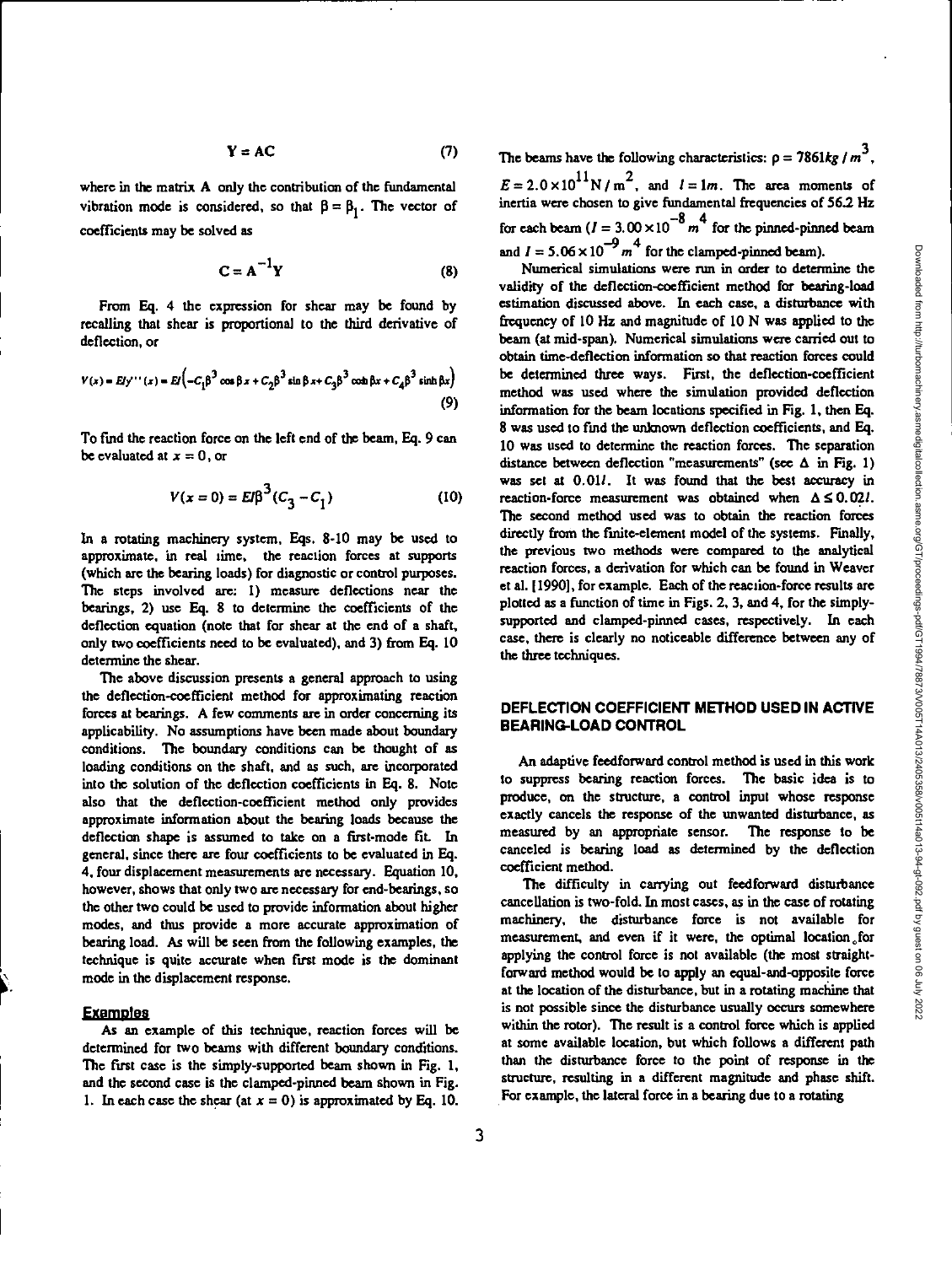

Figure 2. Reaction force in simply-supported beam.



Figure 3. Shear force in pinned end of clamped-pinned beam.



Figure 4. Shear force in clamped end of clamped-pinned beam.

unbalance disturbance applied at mid-span of the rotor may be

$$
F_d(t) = F_d \sin(\omega_d t + \phi_d)
$$
 (11)

and that due to the control force may be

$$
F_C(t) = F_C \sin(\omega_d t + \phi_C)
$$
 (12)

so the total dynamic bearing force is

$$
F(t) = F_d \sin(\omega_d t + \phi_d) + F_c \sin(\omega_d t + \phi_c)
$$
 (13)

In order for the controller to cancel the effect of the disturbance, we need  $F_c = -F_d$  and  $\phi_c = \phi_d$ . This does not happen, in general, but can be brought about by passing the control force through a filter whose magnitude and phase are properly adjusted so that the added responses of the disturbance and control cancel. This is a common technique in vibration and noise control [Fuller et al., 1989, Widrow et al., 1975]. In this paper the filter adjustment will be done on-line using the Least Mean Square (LMS) algorithm [Widrow and Steams, 1985].

#### **Model Development**

The system to be controlled in this work is a model of a typical rotating machinery system shown in Fig. 5. The rotor could be a compressor, pump, fan, or some other common piece of equipment. The rotor is driven by a motor or turbine, which is connected to the rotor through a coupling device. In this work, the coupler will also serve as the location for a control actuator. In many instances this is the only feasible location for such a control input, since the rest of the shaft length (inside the motor and inside the rotor) is not accessible. In this model, the actuator has been chosen to be a noncontacting force actuator, such as a magnetic actuator. The system is supported by four bearings, numbered in Fig. 5. Bearings 1 and 2 support the rotor while 3 and 4 support the motor.

The system shown in Fig. 5 is modeled using a finite element approach. Twelve Bernoulli-Euler beam elements are used in modeling the rotor and shaft to represent the translational and



Figure 5. Illustration of rotating machinery system.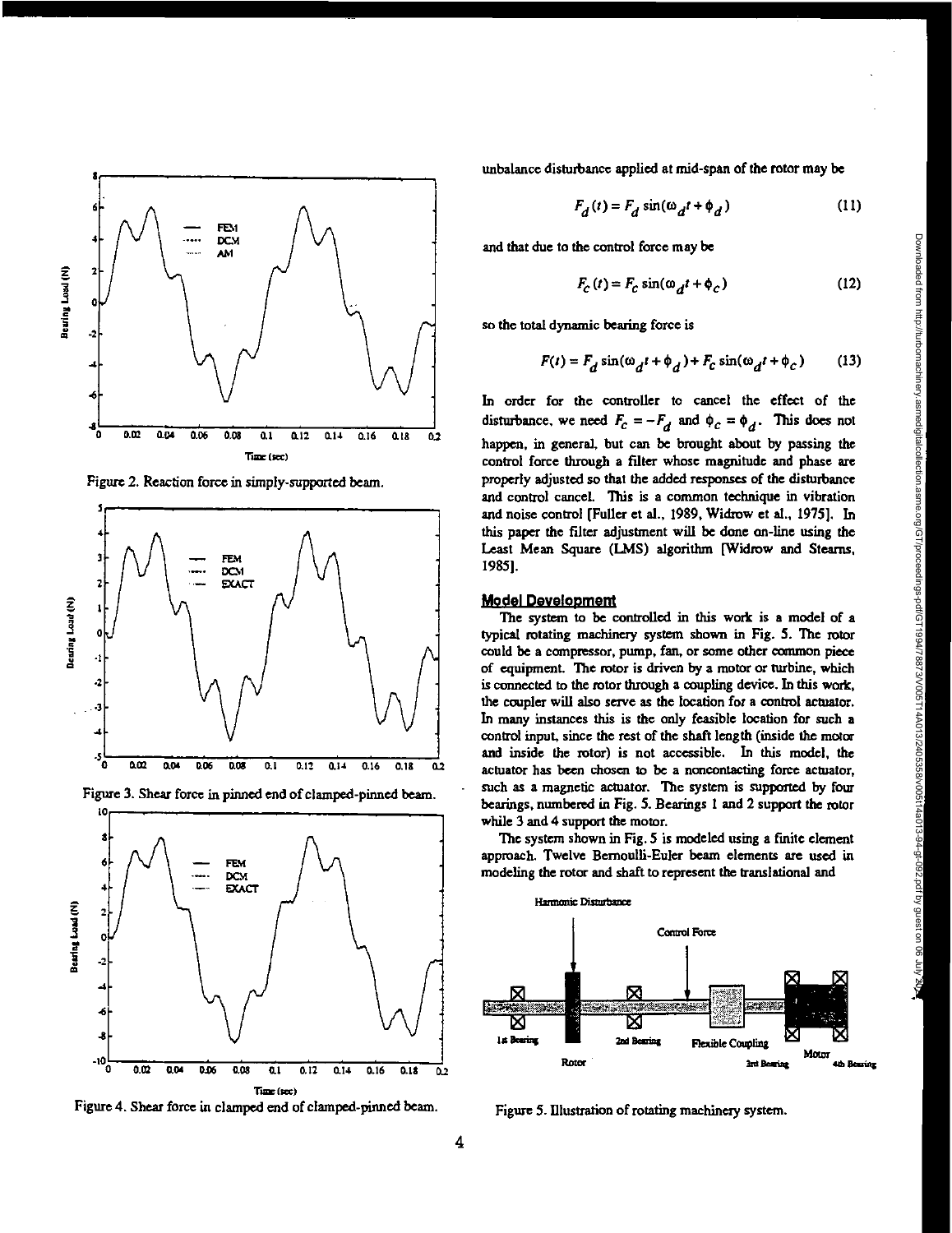rotational displacements. The bearings are modeled as pinned supports. The resulting model is a set of second-order differential equations describing the motions of the rotating machinery system which can be written in matrix form as

$$
\mathbf{M}\ddot{\mathbf{w}} + \mathbf{C}\dot{\mathbf{w}} + \mathbf{K}\mathbf{w} = \mathbf{F}_{\dot{\mathbf{d}}}f_{d} + \mathbf{F}_{\mathbf{C}}f_{\mathbf{C}} \tag{14}
$$

where  $f_d$  is the disturbance force, and  $f_c$  is the control force, and the matrices  $F_d$  and  $F_c$  describe the force input dynamics and locations. The fundamental frequency of the modeled system is 56.2 Hz.

The system model represented by Eq. 14 includes no gyroscopic terms and no damping. The most prominent damping term in flexural vibrations of a rotating system is structural damping, which is assumed to be negligible in this application. (A small amount of viscous damping is included in the model to eliminate transients in the numerical simulations and to allow the system to reach steady-state faster.) Gyroscopic effects are also neglected because of the symmetry provided by the bearing supports and the rotor placement.

Based on these assumptions, the motions in the vertical and horizontal planes are uncoupled. In actual implementation, the approaches discussed here will be duplicated, once in the vertical and once in the horizontal plane, to achieve full vibration control.

The disturbance force,  $f_d$  in Eq. 14, is assumed to result from an unbalance in the rotor. The cause of this disturbance force is a non-symmetric distribution of mass around the rotor, so as the shaft rotates, an unbalanced centrifugal force is applied to the shaft. The frequency of the disturbance is equal to the rotating shaft frequency, and the force (in the vertical plane) can be written as

$$
f_d(t) = me\omega^2 \cos(\omega t) \tag{15}
$$

where **m** is the unbalanced mass, **e** is the effective eccentricity, and  $\omega$  is the shaft rotational speed. The horizontal component is shifted by 90<sup>°</sup>.

## **Controller Development**

The control force,  $f_c$ , is applied near the coupler, as shown

in Fig. 5. It is made up of a harmonic signal whose frequency is set equal to that of the disturbance (this is easily done in practice since the disturbance usually occurs at the shaft speed, or multiples thereof, which can be measured directly). To obtain the proper magnitude and phase, the control signal is passed through a finite impulse response (FIR) filter so that the actual control force applied to the structure is

$$
f_C(t) = (w_0 + w_1 z^{-1})u(t)
$$
 (16)

where  $w_0$  and  $w_1$  are the filter weights,  $z^{-1}$  represents a unit

time delay, and  $U$  is a control-reference input of the form

$$
u(t) = u_o \cos(\omega t) \tag{17}
$$

The reference input can be obtained directly from the rotating shaft. The LMS algorithm recursively calculates new weights, based on the current values for the weights, the control input. and the "error" signal, according to the equation [Widrow and Stearns, 1985, Widrow et al., 1975]

$$
\mathbf{w}_{k+1} = \mathbf{w}_k + 2\mu \varepsilon_k \mathbf{u}_k \tag{18}
$$

where  $w_k$  is the vector of filter weights at the current time k,  $\mathbf{u}_k$  is the vector of current and previous control inputs, and  $\mu$  is a convergence parameter. The term  $\varepsilon_k$  is the current output value, and is called the error. This is the system variable that is to be minimized. In this work the error signal is chosen to be the load carried by a given bearing in the system, so from Eq. 10, the error can be written as

$$
\varepsilon_k = EIB^3 (C_{3_k} - C_{1_k})
$$
 (19)

When both the disturbance and control forces are applied to the system, the LMS algorithm recursively adapts the filter weights using Eq. 18 to minimize the error signal, which is bearing load.

# **RESULTS OF ACTIVE BEARING-LOAD CONTROL**

The feedforward control technique described above was used in conjunction with the deflection coefficient method to control bearing loads in the system shown in Fig. 5 under persistent excitation. Three cases were simulated. In each case a harmonic disturbance (with amplitude 22-2 N) was applied at mid span of the rotor section, and had frequencies of 10, 30, and 65 Hz, respectively. The control force was applied at the flexible coupling. The controller was formulated such that the load in bearing 1 was minimized, that is, the error in Eq. 19 was the estimate of load in bearing 1 from the deflection-coefficient method. The simulated results are shown in Figs. 6-14. Only the results for vibrations in the vertical plane are shown, as the horizontal plane roughly duplicates these results with a 90° phase shift. Figures 6,9, and 12 show the bearing load in each case as determined by the finite element model of the system. The error signal, which is a deflection-coefficient-method approximation to the bearing load is shown in Figs. 7, 10, and 13. In each plot both an uncontrolled and a controlled portion is plotted. The first 20% of each plot shows the bearing load response to the disturbance with no control applied. Then the control force is allowed to enter the system, and it is adapted, starting with weights of  $\begin{bmatrix} 0 & 0 \end{bmatrix}^t$ , to minimize the error. Figures 8, 11, and 14 show the FIR filter weights (convergence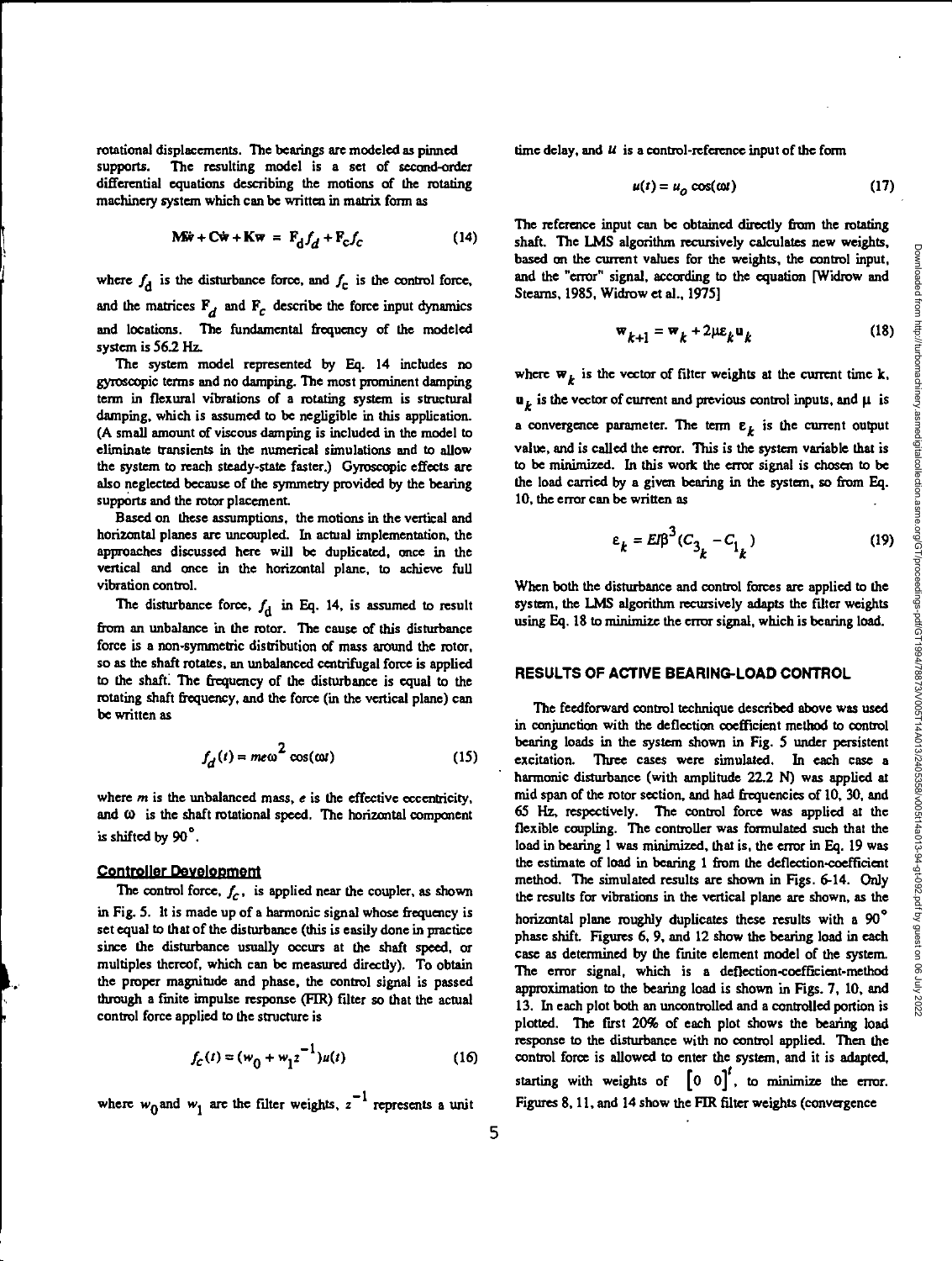

















**III DearingLual (N)** 

**Lu Bearing Load (N)**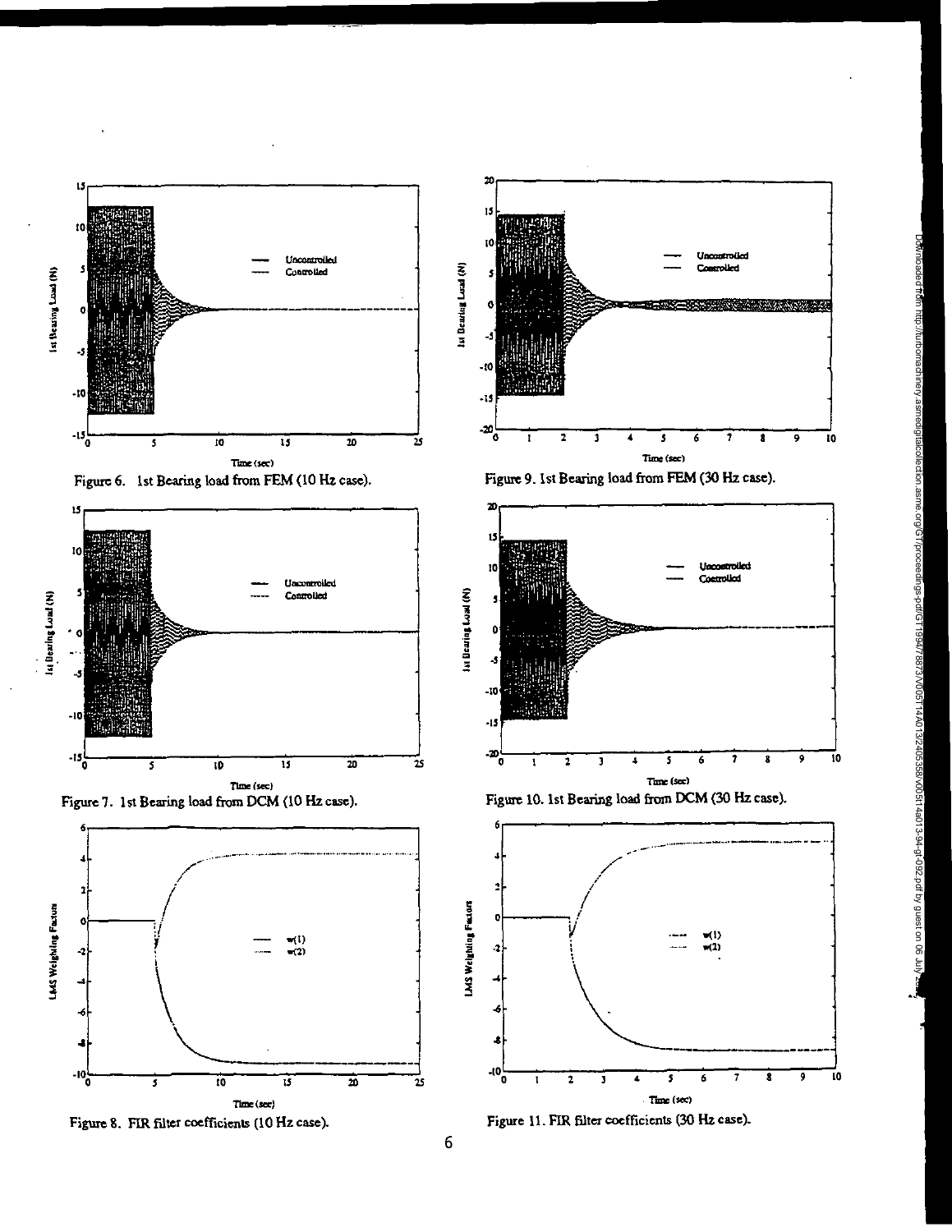

**Figure 12. 1st Bearing load from FEM (65 Hz case).** 







**Figure 14. FIR filter coefficients (65 Hz case).** 

**parameters of 0.1, 0.03, and 0.05 were used for the 10, 30, and 65 Hz cases, respectively).** 

**The 10 Hz case shows almost complete suppression of the bearing loads, while the 30 and 65 Hz cases show** 93% **and 96% reduction, respectively. In comparing Figs. 9 and 10, and Figs. 12 and 13, it can be seen that even though the error approaches zero as the filter weights converge, the true bearing load does not. The reason for this stems from the fact that the deflectioncoefficient method provides an approximation to the load based on a first-mode fit of the deflections. While this is very accurate for the disturbance response, the control response sees more of a third mode contribution. The generalized forces for the disturbance input, normalized to the first-mode value, are 1.0, .06, and .03 for first, second, and third modes, respectively. Those for the control input are 1.0, .03, and 0.4, showing an order of magnitude increase for mode three. When the control is applied, the deflection-coefficient method mistakes some** *d*  **third mode as a first-mode contribution to bearing load, and therefore differs slightly from the true bearing bad. (This is not a control spillover phenomenon whereby the higher modes are excited through feedback of a truncated set. The control force is an independent forcing function on the system and is not generated by feedback. The modal contributions to the true error are only dependent on forcing frequency and location.) By accounting for the higher mode contributions to the error signal, improvements can be made in the controller's performance.** 

# **CONCLUSIONS**

**This paper has presented a technique, the Displacement Coefficient Method, for estimating dynamic loads in support bearings of a rotating machinery system. The technique requires very little information about the dynamics of the system, only basic characteristics of the shaft, such as the mass (p ) and**  stiffness (El) properties and knowledge of the fundamental **mode, and it is easily implemented, requiring only displacement measurements which are readily available in totaling machinery. The technique was implemented on two flexible beam systems with differing boundary conditions to demonstrate the accuracy with which it can be used to estimate reaction forces. The method was then used as a means of obtaining an error signal for use in an adaptive feedforward control system to minimize dynamic bearing loads. 'That active control technique, combining feedfonvard disturbance rejection with the deflectioncoefficient method for determining bearing loads, was shown to**  be very effective in minimizing bearing loads which are first**mode dominated. The control technique is relatively free from requirements of a system model, is easily implemented in an actual rotating machinery system since it uses commonly-used displacement measurement equipment, and it is adaptable to changes in disturbance magnitude or location or changes in the system characteristics. Even though a significant reduction (greater than 93%) in bearing load was shown in the examples given, more studies need to be done to determine the importance of first-mode dominance in the response.**